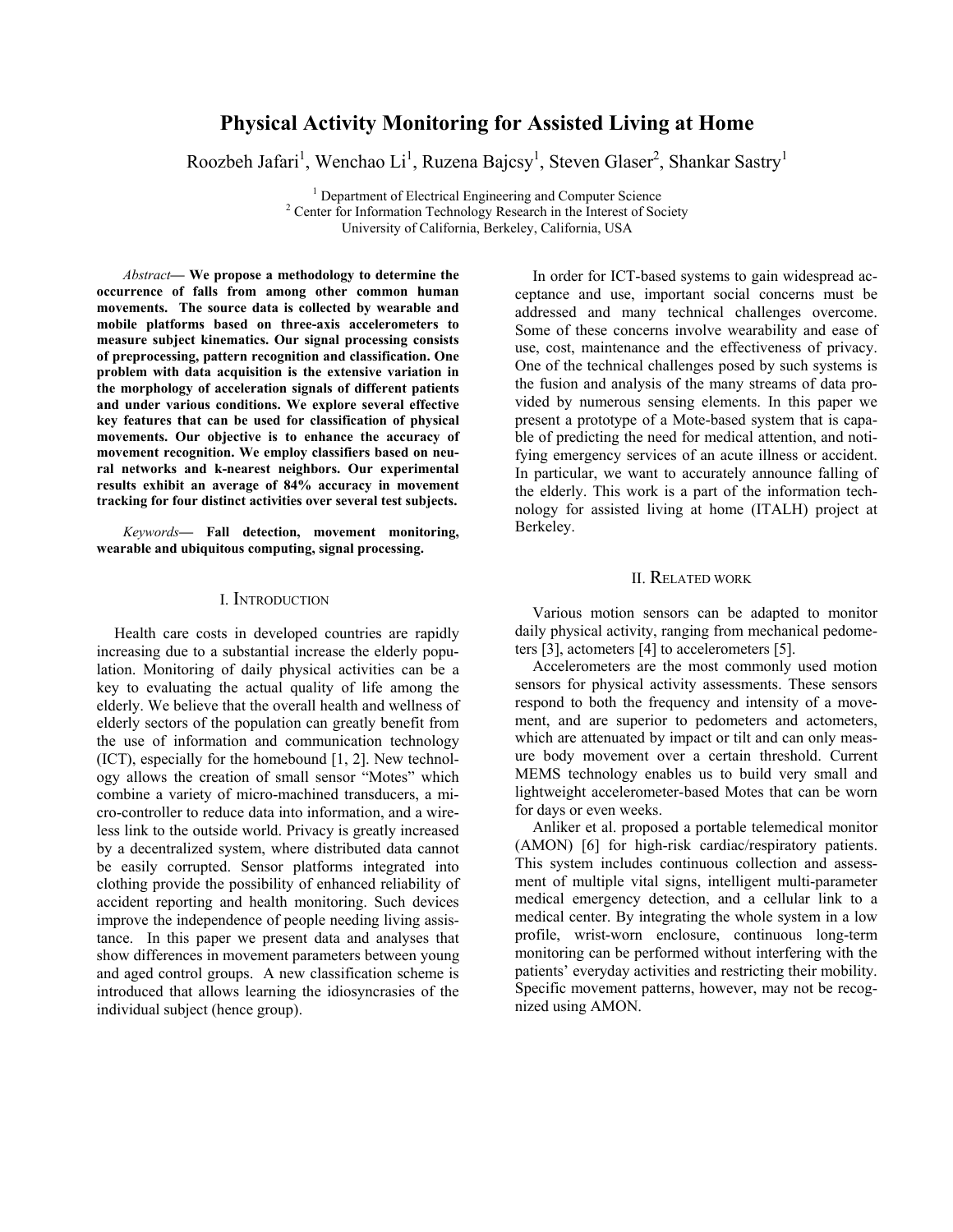Najafi et al. suggested a method of physical activity monitoring which is able to detect body postures (sitting, standing, and lying) and periods of walking in elderly persons using only one kinematic sensor attached to the chest [7]. The wavelet transform, in conjunction with a simple kinematics model, was used to detect different postural transitions (PTs) and walking periods during daily physical activity. This approach may not be applicable to light-weight and wearable processing units due to its computational complexity.

The most recent work presents the implementation of a real-time classification system for the types of human movement associated with the data acquired from a single, waist-mounted triaxial accelerometer unit [5]. The decision making algorithm is based on the detection of the angular orientation of the accelerometer. The decision algorithm does not account for individual differences, and signal processing is always performed on a fixed interval of data (one second).

Aminian outlined the advantage of new technologies based on body-fixed sensors and particularly the possibility to perform field measurement [8]. The system integrates outputs from accelerometers and gyroscopes for human movement tracking.

## III. SYSTEM ARCHITECTURE

We have constructed a prototype of a decentralized sensor Mote that is designed to eventually fit into an integrated communication scheme such as illustrated in Figure 1. The current device uses Bluetooth communication to facilitate connection to mobile phones and laptop computers.



**Figure 1. System architecture** 

The prototype device utilizes three-axis accelerometers for fall detection, and GPS to measure out-of-building mobility, as shown in Figure 2.



**Figure 2. Our Mote device** 

Laptop PCs were used as the central home server, and Nokia 6680 mobile phones were used as the mobile servers. In addition, the mobile phones are used off the telephone network and communicate with the laptops via Bluetooth, which emulates a remote service, for example, a medical assistance's connection.

## IV. DATA ACQUISITION

 We propose the following framework for simultaneously detecting falls and classifying physical activities. In particular, we are interested in classifying transition movements including sit-to-stand, stand-to-sit, lie-tostand and stand-to-lie. These four transition movements all involve rapid changes of acceleration in some or all axes. Rapid falls can be detected by simple thresholding when there is a sharp change of acceleration on the zaxis, but slow falls, such as collapsing after a heart attack, are much harder to discern due to a smaller change in acceleration. In addition normal activates of the subject must be discernible from emergency conditions to prevent false positive alarms. We propose a strategy of detecting falls by integrating three-axis accelerations with a fall-resembling activity classifier. With this approach, we can increase successful fall detection without increasing the rate of false positives. In the future, we can integrate rate gyroscopes and a biological sensor to further differentiate slow falls from a normal stand-to-lie movement (going to bed for example). The following flow chart illustrates our methodology where the board is attached to the body for our experiments.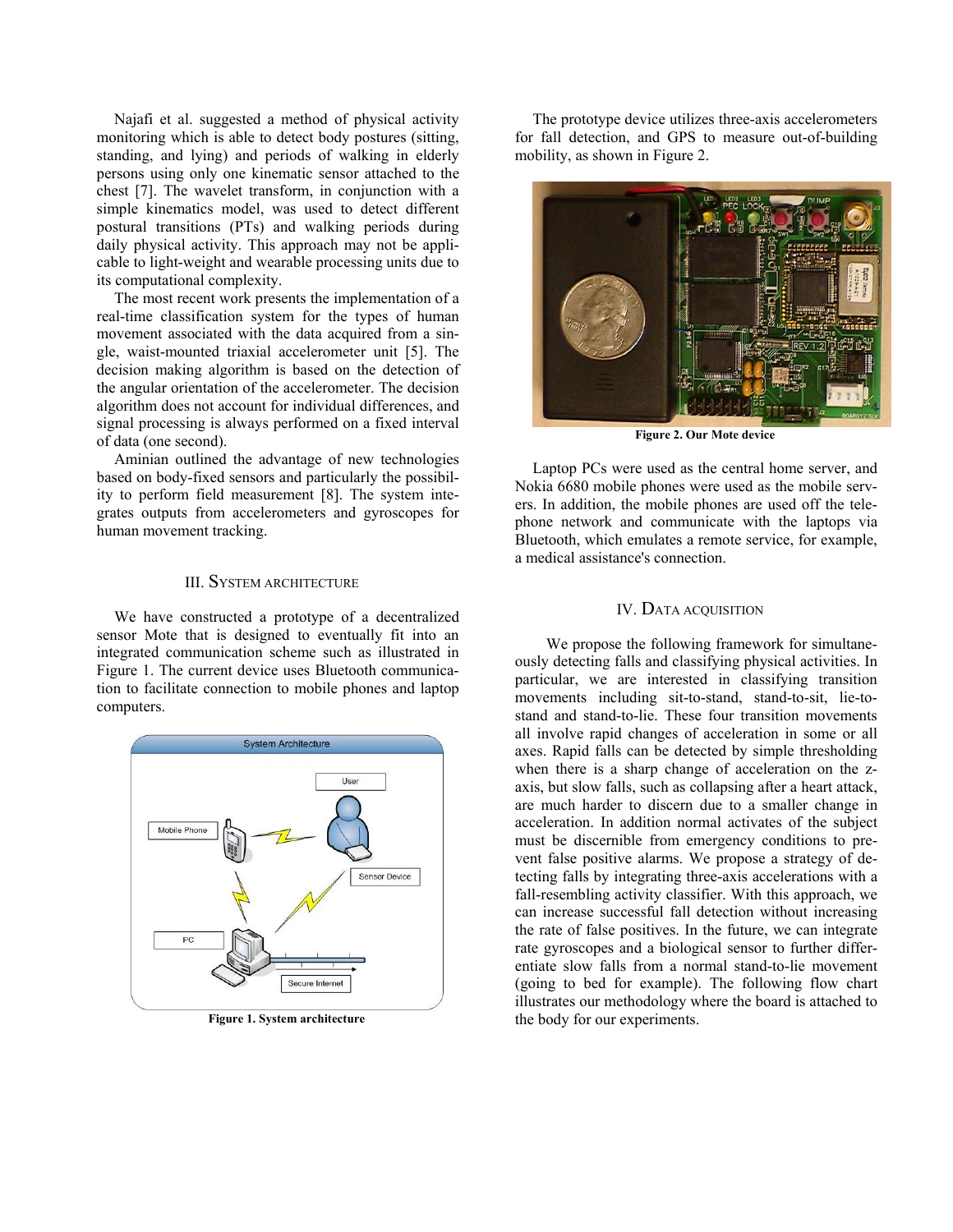

**Figure 3. Signal processing flow-chart (***th1***,** *th2***,** *th3***: thresholds)** 

Given the goal of classifying movements based on subject motion, the functionality of our automated pattern recognition system is divided into two basic tasks: the description task which generates attributes of a movement using feature extraction techniques, and the classification task which classify this movement based on its attributes.

#### *A. Preprocessing*

The filtering is performed by a sixteen coefficient smoothing filter. The intuition behind using  $2^n$  filter coefficients is that the division can be efficiently performed by the 16-bit MCU with a right-shift register. Unfiltered data is fed into the normal fall detection detector to avoid filtering out potential falls.

For classifying transition movements, hard thresholds (*th1* and *th2,* as shown in Figure 3) are first used to differentiate the activities into static, walk/other and transitions. To distinguish activity vs. rest, a majority vote from all three axes is used to make a decision. A triggering point detection mechanism is then used to further narrow down the regions of interesting activity. We define triggering points as places where the mean of the next *k* samples is greater or less than the mean of the previous *k* samples by a given threshold. This threshold is obtained by multiplying the maximum amplitude change over the transition interval by a given ratio (*r*). The choice of this ratio is only dependent on the window size *k*. We used *r=0.25* in our experiments.

## *B. Feature extraction*

- Postural orientation: We employ the concept of postural orientation as indicated in [5]. We do this by tracking the angle between all sensors and the gravity (Constant inclination feature) from the beginning to the end of a movement. In fact, the absolute value of the z-axis itself is a fairly reliable indicator of the lying posture, since the axis would be usually pointing in a direction parallel to the floor, and does not change much even the person rolls from side to side.
- Singular value decomposition (SVD): One of the challenges of bio-signal analysis is to develop efficient methods to perform structural pattern recognition. SVD can be a valuable measure in obtaining such a characterization. SVD is a common technique for analysis of multivariate data, and therefore, data with unknown morphology might be well suited for analysis using this metric [9, 10]. Daily physical activities are composed of basic individual movements. For example, lying down can be composed of first sitting down and then lowering the upper part of body. Moreover, sitting and lying movements themselves may be decomposed into more fundamental motions. Such compositions are typically seen as several data segments with local maximums and minimums, as shown in Figures 4 and 5. We applied SVD analysis to these local extremums, weighing each extremum by its distance from the preceding extremum.

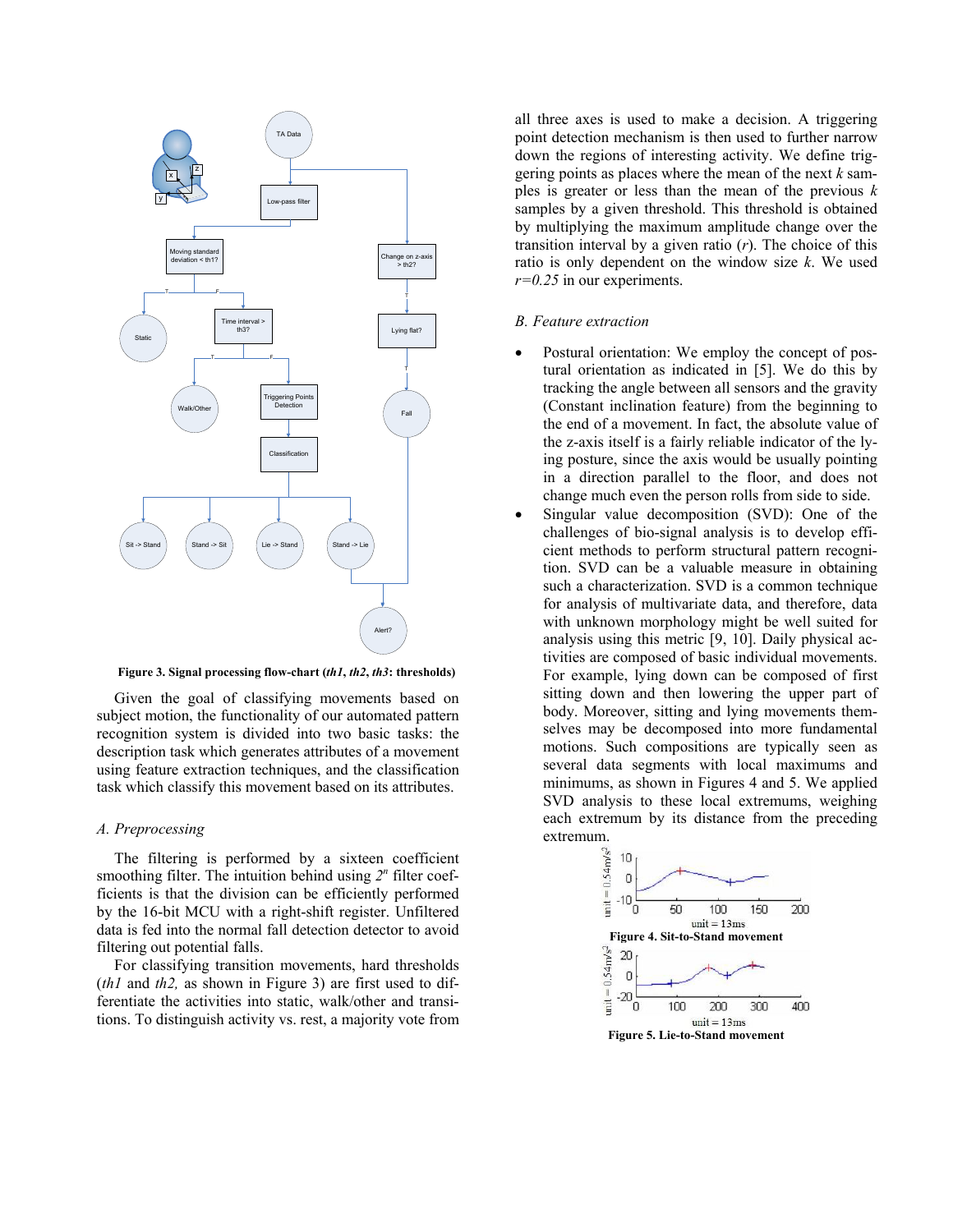- Skewness: Skewness is computed on a region of interest by treating the signal as a distribution plot rather than a point plot. This is done by generating a sample space in which every acceleration value *v* at sample *t* on the original graph is converted to *v* points with value *t* in the new sample space. Skewness is then calculated based on this sample space. This approach differs from previous approaches because it can estimate the asymmetry of the profile of the signal. This measure is applied to both the x and y axes. The principle drawback of using this feature is that it is computationally expensive.
- Maximum amplitude change: Maximum amplitude change of the signal gives us an idea of how abrupt the transition is. Moreover, there is a direct correlation of this metric with the energy level of an individual. This is one of the causes of classification inaccuracy across different age groups.

#### *C. Classification*

We utilize both a neural network  $[11]$  and  $k<sup>th</sup>$  nearest neighbor (k-NN) algorithm [12] to classify movements. Neural network classifiers are data-driven, which may better adapt to an idiosyncratic motions over time, whereas k-NN provides scalability for distributed sensing platforms.

#### V. EXPERIMENTAL RESULTS

Two young test subjects aged twenty and twenty-one imitated 68 types of falls. Our fall detection approach (Figure 3), accurately identified 118 out of 132 falls. The subjects also imitated 36 fall-resembling movements. Our normal fall detection approach based on hard thresholds resulted in 23 false-positives out of 168 fall/non-fall movements. The raw data from z-axis of an accelerometer is shown in Figure 6.



**Figure 6. Raw acceleration data from z-axis** 

Furthermore, we carried out another set of experiments on four young subjects with an average age of twenty and seven elderly subjects with an averaged age of sixty four. They were asked to perform the following tasks:

- Walking on a straight line over a span of twenty feet and six times (as a control).
- Sit down and stand up three times each, from three different seats. The seats were a hardtop and a cushioned chair, as well as a couch. The test subjects were allowed to pause or walk around in between these actions.
- Lying down and getting up three times from the same bed.

Corresponding video sequences of the experiments were captured for comparing to and justifying our classification results.







**Figure 8. SVD feature**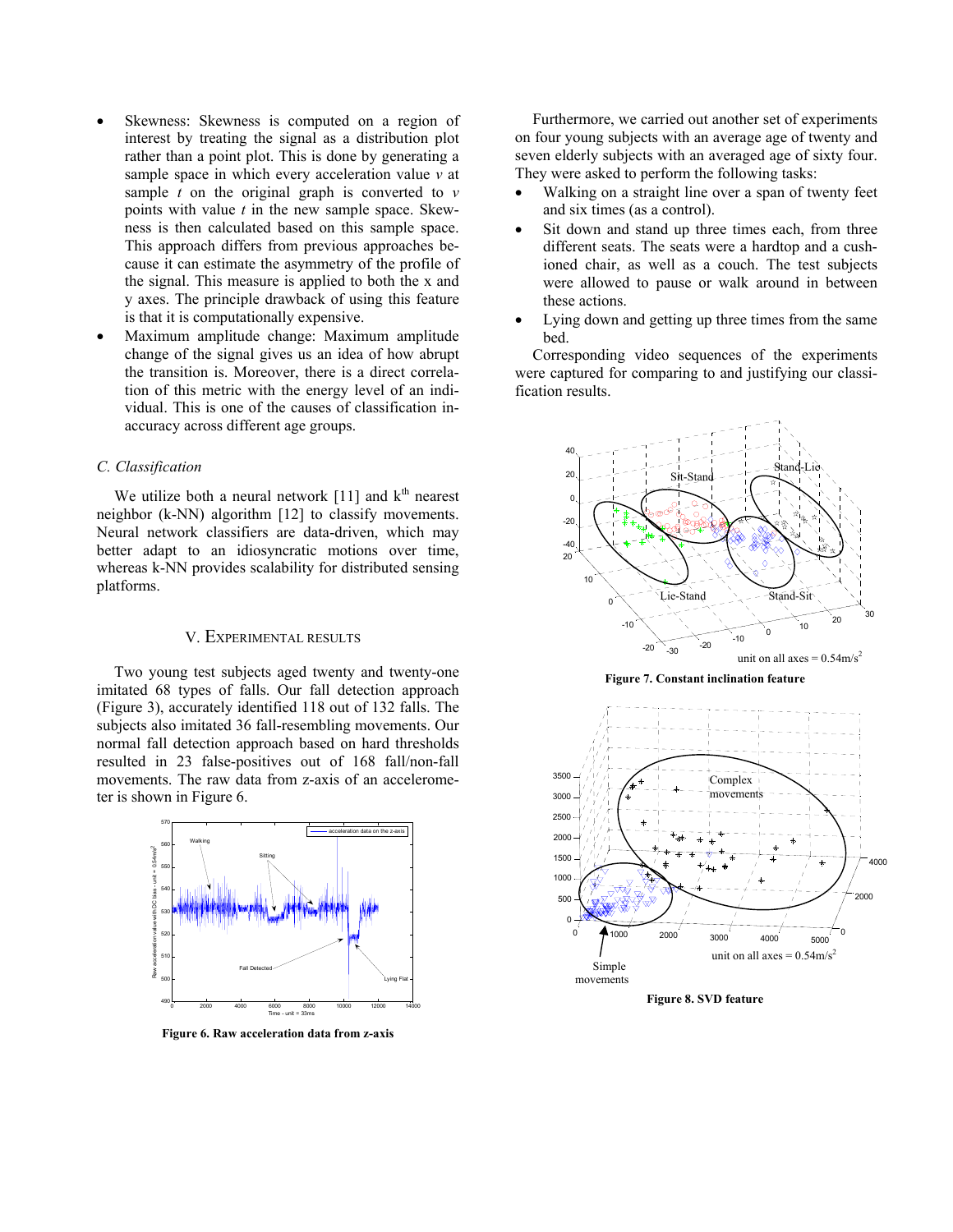Figure 7 illustrates the clustering performed using the constant inclination features. The four movements, that include sit-to-stand, stand-to-sit, lie-to-stand and stand-tolie, have been presented with several legends. Figure 8 exhibits the clustering performed with SVD feature. This figure demonstrates SVD can effectively discriminate simple movements from complex movements.

For the neural network classifier, we used a feedforward design with eight first hidden layer nodes, four second hidden layer nodes and four output nodes for the four activities. The network was trained using backpropagation [13] with 100 epochs and an error margin of 0.01. We also used k-NN with *k* values of 5, 9 and 10.

Tables 1 to 4 illustrate the accuracy of classification using the constant inclination features. In this set of analyses, each classifier is trained and tested on the two age groups separately.

|           | Sit-Stand | Stand-Sit | Lie-Stand     | Stand-Lie | $%$ of<br>success |
|-----------|-----------|-----------|---------------|-----------|-------------------|
| Sit-Stand | <u>26</u> |           |               |           | 72.2              |
| Stand-Sit |           | <u>29</u> |               |           | 78.4              |
| Lie-Stand |           |           | $\mathcal{L}$ |           | 62.5              |
| Stand-Lie |           |           |               |           | 62.5              |

**Table 1. Results of using neural network trained with data from elderly subjects and tested on elderly subjects, training set size = 10.** 

|           | Sit-Stand | Stand-Sit | Lie-Stand | Stand-Lie | $%$ of  |
|-----------|-----------|-----------|-----------|-----------|---------|
|           |           |           |           |           | success |
| Sit-Stand |           |           |           |           | 87.5    |
| Stand-Sit | 0         | 19        |           |           | 86.4    |
| Lie-Stand | U         |           | o         |           | 100     |
| Stand-Lie |           |           |           |           | 100     |

**Table 2. Results of using neural network trained with data from young subjects and tested on young subjects, training set size = 5.** 

|           | Sit-Stand | Stand-Sit | Lie-<br>Stand | Stand-<br>Lie | $%$ of<br>success |
|-----------|-----------|-----------|---------------|---------------|-------------------|
| Sit-Stand | 31        | 4         |               |               | 86.1              |
| Stand-Sit |           | <u>35</u> |               |               | 94.6              |
| Lie-Stand | ∍         |           |               |               | 62.5              |
| Stand-Lie |           |           |               |               | 62.5              |

**Table 3. Results of using k-NN trained with the same set of data from elderly subjects and tested on elderly subjects, training set size**   $= 10, k = 10.$ 

|           | Sit-Stand | Stand-Sit | Lie-Stand | Stand-Lie | $%$ of<br>success |
|-----------|-----------|-----------|-----------|-----------|-------------------|
| Sit-Stand | <u>22</u> | 0         |           |           | 91.7              |
| Stand-Sit |           | <u>22</u> |           |           | 100               |
| Lie-Stand |           |           | O         |           | 100               |
| Stand-Lie |           |           |           |           | 100               |

**Table 4. Results of using k-NN trained with the same set of data from young subjects and tested on young subjects, training set size**   $= 5, k = 5.$ 

Next, we use the same constant inclination feature but train our classifiers with all the data from one age group

and test them on the other group, as illustrated in Tables 5 to 8.

|           | Sit-Stand | Stand-Sit | Lie-Stand | Stand-Lie | $%$ of<br>success |
|-----------|-----------|-----------|-----------|-----------|-------------------|
| Sit-Stand | <u>41</u> |           |           |           | 89.1              |
| Stand-Sit | 4         | <u>41</u> |           |           | 89.1              |
| Lie-Stand | 8         |           |           |           | 38.9              |
| Stand-Lie |           |           |           |           | 44.4              |

**Table 5. Trained neural network with constant inclination feature from young subjects and tested on elderly subjects.** 

|           | Sit-Stand | Stand-Sit | Lie-Stand | Stand-Lie | $%$ of<br>success |
|-----------|-----------|-----------|-----------|-----------|-------------------|
| Sit-Stand | 43        |           |           |           | 93.5              |
| Stand-Sit |           | 42        |           |           | 89.4              |
| Lie-Stand |           | ↑         | 13        |           | 72.2              |
| Stand-Lie |           |           |           | 14        | 77.7              |

**Table 6. Trained k-NN classifier with constant inclination fea**ture from young subjects and tested on elderly subjects  $-k = 9$ .

|           | Sit-Stand | Stand-Sit | Lie-Stand | Stand-Lie | $%$ of<br>success |
|-----------|-----------|-----------|-----------|-----------|-------------------|
| Sit-Stand | 27        | U         |           |           | 93.1              |
| Stand-Sit |           | <u>26</u> |           |           | 96.3              |
| Lie-Stand |           | O         |           |           | 63.6              |
| Stand-Lie |           |           |           |           | 72.7              |

**Table 7. Trained neural network with constant inclination feature from old subjects and tested on young subjects.** 

|           | Sit-Stand | Stand-Sit | Lie-Stand | Stand-Lie | $%$ of<br>success |
|-----------|-----------|-----------|-----------|-----------|-------------------|
| Sit-Stand | 25        |           |           |           | 86.2              |
| Stand-Sit |           | 25        |           |           | 92.6              |
| Lie-Stand |           |           |           |           | 90.9              |
| Stand-Lie |           |           |           |           | 90.9              |

**Table 8. Trained k-NN classifier with constant inclination feature from old subjects and tested on young subjects, k = 9.** 

The results indicate that training classifiers with the data from elderly subjects and testing them on the young subjects yields higher accuracies than the reverse. We propose that this discrepancy is due to the fact that movements are more pronounced for the young subjects, thereby resulting in better clustering.

Next, the analysis was performed on classifying simple vs. complex movements. We use the SVD feature and the results are shown in Tables 9 to 12.

|                       | $Sit-Stand +$<br>Stand-Sit | Lie-Stand $+$<br>Stand-Lie | % of success |
|-----------------------|----------------------------|----------------------------|--------------|
| Sit-Stand + Stand-Lie | <u>59</u>                  | 14                         | 80.8         |
| Lie-Stand + Stand-Lie | 8                          | 8                          | 50.0         |

**Table 9. Results of using neural network trained with data from old subjects and tested on old subjects, training set size = 20.** 

|                          | $Sit-Stand +$<br>Stand-Sit | Lie-Stand $+$<br>Stand-Lie | % of success |
|--------------------------|----------------------------|----------------------------|--------------|
| $Sit$ -Stand + Stand-Lie | <u>43</u>                  |                            | 93.5         |
| $Lie-Stand + Stand-Lie$  |                            | 12                         | 100          |

**Table 10. Results of using neural network trained data from young subjects and tested on young subjects, training set size = 10.**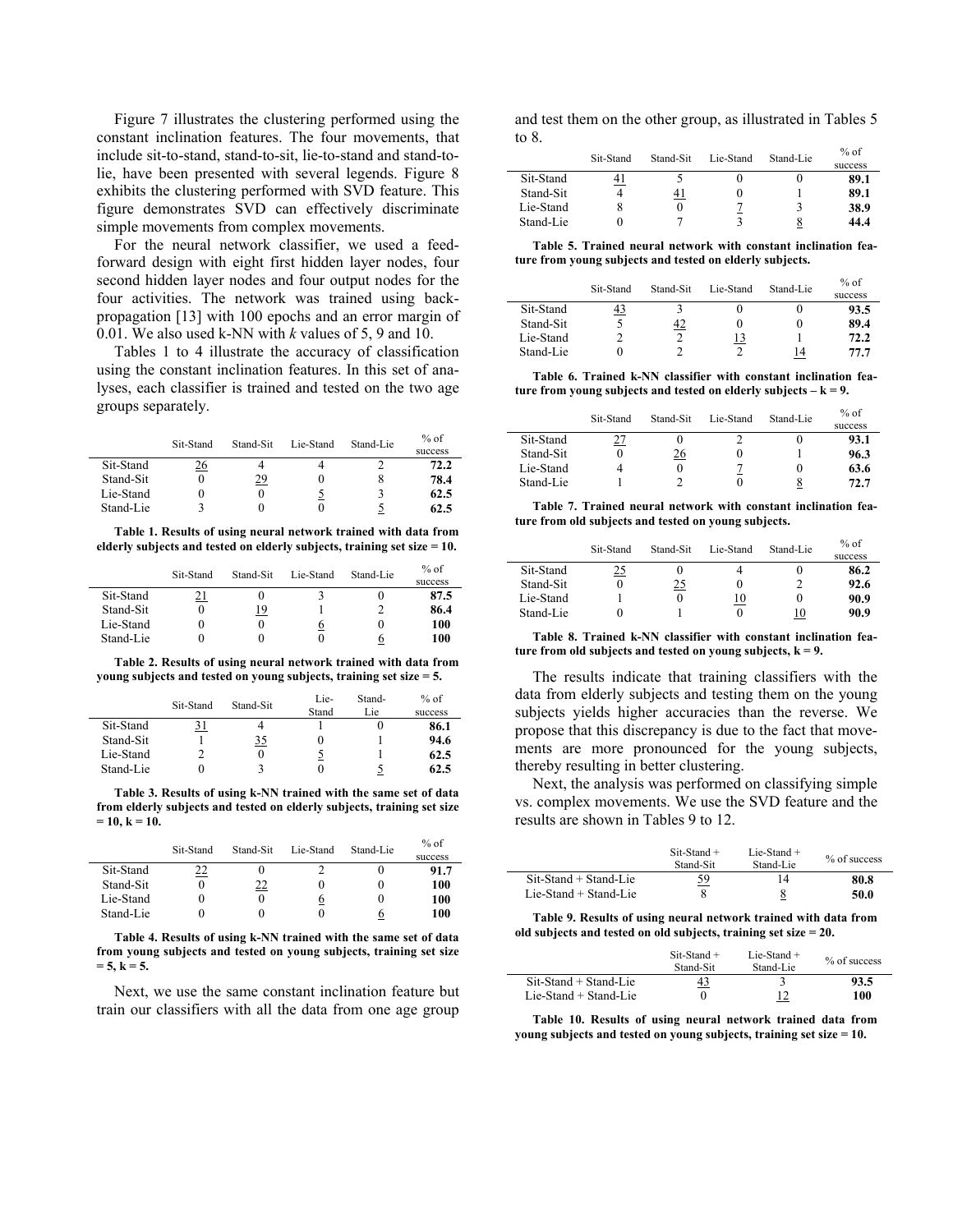|                       | $Sit-Stand +$<br>Stand-Sit | Lie-Stand $+$<br>Stand-Lie | % of success |
|-----------------------|----------------------------|----------------------------|--------------|
| Sit-Stand + Stand-Lie | <u>70</u>                  |                            | 95.9         |
| Lie-Stand + Stand-Lie |                            |                            | 87.5         |

**Table 11. Results of using k-NN trained with the same set of data from old subjects and tested on old subjects, training set size = 20, k**   $= 10.$ 

|                          | $Sit-Stand +$<br>Stand-Sit | Lie-Stand $+$<br>Stand-Lie | % of success |
|--------------------------|----------------------------|----------------------------|--------------|
| $Sit$ -Stand + Stand-Lie | 40                         | h                          | 87.0         |
| $Lie-Stand + Stand-Lie$  |                            |                            | 91.7         |

**Table 12. Results of using k-NN trained with the same set of data from young subjects and tested on young subjects, training set size**   $= 10, k = 5.$ 

For brevity, the classifications results using other features are omitted. On average, the classifications using maximum amplitude change and skewness achieved 76% and 80% success rate respectively.

## VI. CONCLUSION

We have devised four novel features and implemented them through two classification schemes. The features include constant inclination, SVD, skewness and maximum amplitude change. Overall, we can classify four transition movements that include sit-to-stand, stand-tosit, lie-to-stand and stand-to-lie, with an accuracy of 84%. Both constant inclination and skewness are effective features for classification in the elderly group, while maximum amplitude change is the most effective classification feature for the young group. SVD is useful in distinguishing complex movements from simple movements. The results indicate that training classifiers with the data from elderly subjects and testing them on the young subjects yields higher accuracies than the reverse. We propose that this discrepancy is due to the fact that movements are more pronounced for the young subjects, thereby yielding in better clustering. This is an important issue that needs to be addressed in this domain where the system must be adaptively customized for individuals. This issue was not explored in the previous work.

#### **ACKNOWLEDGMENT**

The authors would like to acknowledge Dr. Mikael Eklund for his valuable efforts integrating the research platform. The authors also would like to acknowledge NSF for grants CCR-0325274 and CCF-0424422.

## **REFERENCES**

- [1] J. Porteus and S. Brownsell, "Exploring Technologies for Independent Living for Older People, A report on the Anchor Trust/BT Telecare Research Project," Anchor Trust, Fountain Court, Oxford Spires Business Park, Kidlington, Oxon 2000.
- [2] P. E. Ross, "Managing CARE Through the Air," *IEEE Spectrum,*  pp. 26-31, December 2004.
- [3] H. G. C. Kemper and R. Verschuur, "Validity and reliability of pedometers in habitual activity research," *Eur. J. Appl. Physiol,* vol. 37, pp. 71-82, 1977.
- [4] P. Avons, P. Garthwaite, H. L. Davies, P. R. Myrgatroyd, and W. P. T. James, "Approaches to estimating physical activity in the community: Calorimetric validation of actometers and heart rate monitoring," *Eur. J. Clin. Nutr.,* vol. 42, pp. 185- 196, 1988.
- [5] D. M. Karantonis, M. R. Narayanan, M. Mathie, N. H. Lovell, and B. G. Celler, "Implementation of a real-time human movement classifier using a triaxial accelerometer for ambulatory monitoring," *Information Technology in Biomedicine, IEEE Transactions on,* vol. 10, pp. 156-167, 2006.
- [6] J. A. Anliker U Fau Ward, P. Ward Ja Fau Lukowicz, G. Lukowicz P Fau - Troster, F. Troster G Fau - Dolveck, M. Dolveck F Fau - Baer, F. Baer M Fau - Keita, E. B. Keita F Fau - Schenker, F. Schenker Eb Fau - Catarsi, L. Catarsi F Fau - Coluccini, A. Coluccini L Fau - Belardinelli, D. Belardinelli A Fau - Shklarski, M. Shklarski D Fau - Alon, E. Alon M Fau - Hirt, R. Hirt E Fau - Schmid, M. Schmid R Fau - Vuskovic, and M. Vuskovic, "AMON: a wearable multiparameter medical monitoring and alert system."
- [7] K. Najafi B Fau Aminian, A. Aminian K Fau Paraschiv-Ionescu, F. Paraschiv-Ionescu A Fau - Loew, C. J. Loew F Fau - Bula, P. Bula Cj Fau - Robert, and P. Robert, "Ambulatory system for human motion analysis using a kinematic sensor: monitoring of daily physical activity in the elderly."
- [8] K. Aminian, "Monitoring Human Movement with Body-Fixed Sensors and its Clinical Applications," in *Computational intelligence for movement sciences : neural networks and other emerging techniques*, Rezaul Begg and M. Palaniswami, Eds.: Hershey, PA : Idea Group Pub., c2006, 2006.
- [9] M. P. Fargues, R. Cristi, and M. M. Vanderkamp, "Modeling and classification of biological signals using least squares Prony-SVD AR modeling [underwater acoustics]," 1993, pp. 445- 448 vol.1.
- [10] L. Chuanjun, K. Latifur, and P. Balakrishnan, "Real-time classification of variable length multi-attribute motions." vol. 10: Springer-Verlag New York, Inc., 2006, pp. 163-183.
- [11] G. L. Jonghun Baek, Wonbae Park, Byoung-Ju Yun, "Accelerometer Signal Processing for User Activity Detection," in *Knowledge-Based Intelligent Information and Engineering Systems*. vol. 3215: Springer Berlin / Heidelberg, 2004.
- [12] T. Cover and P. Hart, "Nearest neighbor pattern classification," *Information Theory, IEEE Transactions on,* vol. 13, pp. 21- 27, 1967.
- [13] E. Wilson, "Backpropagation Learning for Systems with Discrete-Valued Functions," in *World Congress on Neural Networks* San Diego, 1994.